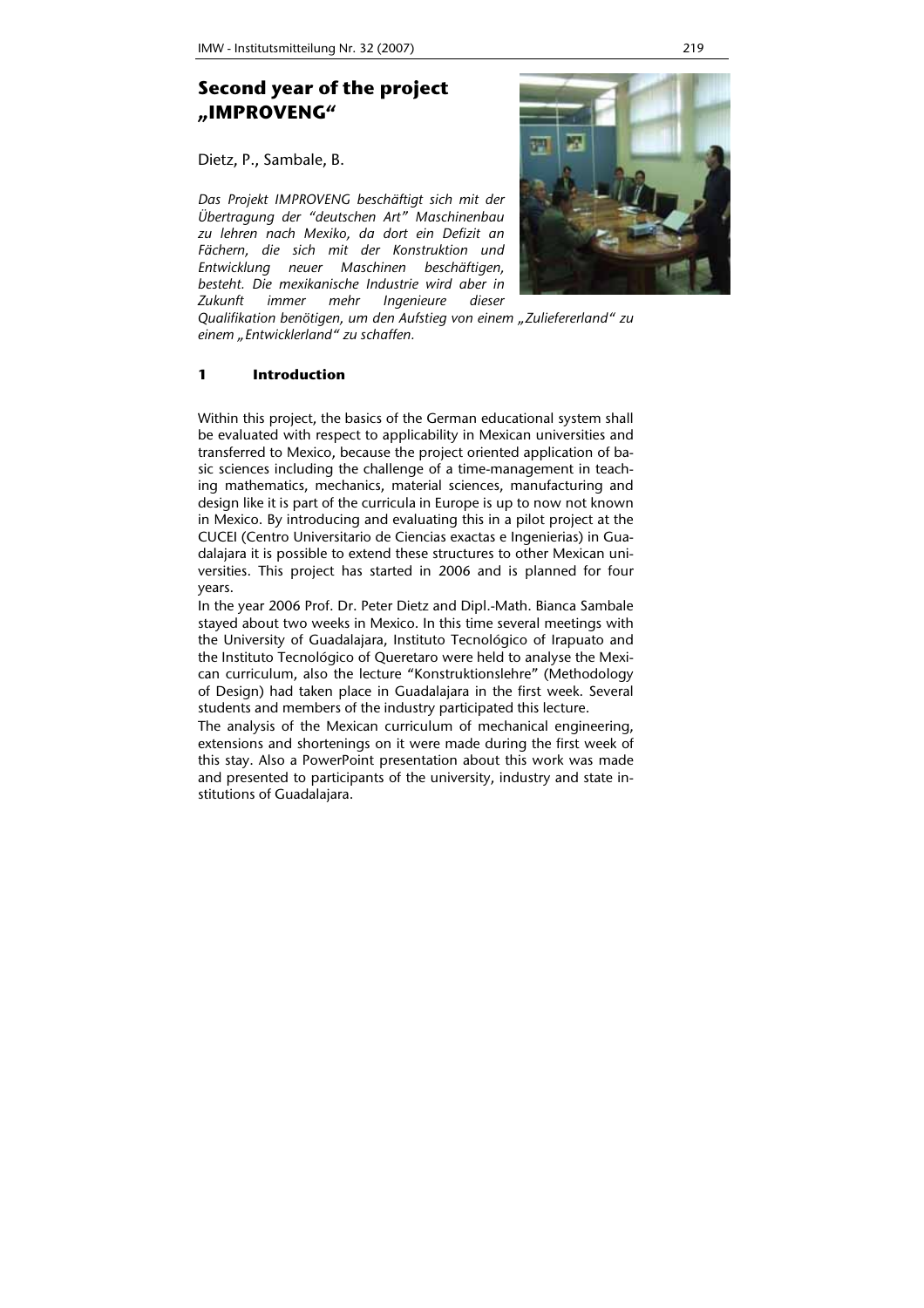A second journey which was planned for the second half of the year 2006 could not be made because of time problems on both sides. This second journey was transferred in the first half of the year 2007.

## **2 Report of stay**

The second visit of members of the IMW (Institut für Maschinenwesen) of the TUC (Technische Universität Clausthal) at the CUCEI (Centro Universitario de Ciencias Exactas e Ingenierías) of the UdeG (Universidad de Guadalajara) in Guadalajara within this project had taken place in March 2007 for ten days. This time Prof. Dr. Peter Dietz and Dipl.-Math. Bianca Sambale were accompanied of Dipl.-Ing. Oliver Habel of the IMAB (Institut für Maschinelle Anlagentechnik und Betriebsfestigkeit) in the last six days of their stay in Mexico. They arrived at Guadalajara airport at March  $20<sup>th</sup>$  and stayed until March  $30<sup>th</sup>$ of 2007.In this time two lectures were held: "Elementos de construcción I" (Prof. Dr.-Ing. Dietz) and "De la medicion de cargas a la calculacion de vida util" (Dipl.-Ing. Habel). Additionally meetings with professors from the UdeG and industry members were arranged and the work on the project was carried on.

#### **2.1 Project work**

Last year the Mexican curriculum was analysed to clarify the need of new lectures and changes. Based on the resulting proposals a new proposal was constructed from Mexican side since the last project meeting and now presented by Mr. Victor Rangel to the German proiect members on March  $21^{st}$ :

| 1. semestre             | Créd                                             | 2. semestre                     | Créd                | 3. semestre                                     | Créd.                                 | 4. semestre                                                            | Créd                     | 5. semestre                         | Créd                    | 6. semestre                | Créd.              | 7. semestre                     | Créd                         | 8. semestre               | Créd                   | 9. semestre                       |
|-------------------------|--------------------------------------------------|---------------------------------|---------------------|-------------------------------------------------|---------------------------------------|------------------------------------------------------------------------|--------------------------|-------------------------------------|-------------------------|----------------------------|--------------------|---------------------------------|------------------------------|---------------------------|------------------------|-----------------------------------|
| Matemát, para<br>Inq. 1 | $\mathbf{Q}$                                     | Matemát, para<br>Inq.2          | $\overline{a}$      | Matemát, para<br>Ina.3                          | o                                     | Matemát, para<br>Ina.4                                                 | 9                        | Cálculo con<br>elementos<br>finitos | $\mathbf{Q}$            | Máquinas<br>térmicas       | 5                  | Instalaciones<br>eléctricas     | 5                            | Máquinas<br>eléctricas 2  | 5                      | Instru-<br>mentación              |
|                         |                                                  |                                 |                     |                                                 |                                       |                                                                        |                          | Circuitos                           |                         | Instalaciones<br>mecánicas | 5                  | Máquinas<br>eléctricas 1        | 6                            | Lab. Mag.<br>Eléctricas 2 | $\overline{2}$         | Robótica                          |
| Estática                | 9                                                | Dinámica                        | $\overline{9}$      | Termo-<br>dinámica                              | $\overline{9}$                        | Electro-<br>magnetismo                                                 | 9                        | eléctricos                          | 5                       |                            | <b>Nuevos</b><br>5 | Lab. Mag.                       |                              | Refrigeración             | 5                      |                                   |
|                         |                                                  |                                 |                     |                                                 |                                       |                                                                        |                          |                                     |                         | procesos<br>manufactura    |                    | Eléctricas 1                    | $\overline{2}$               | v aire                    |                        | <b>Product Data</b><br>Management |
| Labor, Fisica           | $\overline{2}$                                   | abor, Física 2                  | $\overline{2}$      | Labor, Física 3<br>Procesos de<br>manufactura 2 | $\overline{2}$<br>6<br>$\overline{2}$ | Labor, Física 4<br>Transfe-rencia<br>de calor<br>Flemen de<br>diseño 1 | $\overline{2}$<br>5<br>6 | Fluidos<br>Lab. neum. e             | 5<br>$\overline{2}$     | Lab. Mag.                  | $\overline{2}$     | Máquinas<br>hidráulicas         | 6                            | Control<br>Resistencia v  | 5<br>5                 |                                   |
|                         |                                                  |                                 |                     |                                                 |                                       |                                                                        |                          |                                     |                         | Térmicas<br>Mecanica de    |                    |                                 |                              |                           |                        | Micro-<br>manufactura             |
| Química<br>básica       | 6                                                | Procesos de<br>manufactura 1    | 6                   |                                                 |                                       |                                                                        |                          | hidráulica                          |                         | materiales<br>(para el     | 5                  | Lab. Mag.<br><b>Hidraulicas</b> | $\overline{2}$               |                           |                        |                                   |
|                         |                                                  |                                 |                     |                                                 |                                       |                                                                        |                          | Mediciones en<br>ing.               | 5                       | diseño).2                  |                    | Resistencia y                   |                              | fatiga 2                  |                        | Provecto<br>mecatrónico           |
| Dibujo<br>industrial    | 3                                                | Lab, Manuf, 1                   | $\overline{2}$      | Lab. Manuf. 2                                   |                                       |                                                                        |                          | <b>Mecanica</b><br>materiales       |                         | Elemen, de<br>diseño 3     | 6                  | fatiga 1                        | 5                            | Metodología               | 6                      | Automatiza-                       |
| Introd.<br>Computación  | 3                                                | Administración                  | 5                   | Elemen. ing.                                    | 5                                     |                                                                        |                          | (para diseño)                       | 5                       | Provecto de                |                    | Metodología                     |                              | del Diseño 2              |                        | ción de<br>sistemas               |
|                         |                                                  |                                 | industral           |                                                 | CAD                                   | 5                                                                      | Elementos de             |                                     | diseño 3                | $\overline{2}$             | del diseño 1       | 6                               | Mag. de transf.<br>hidráu, v | 5                         | Optativa<br>especiali- |                                   |
| Optativa                |                                                  | Etica<br>profesional            | $\overline{a}$<br>5 | Optativa<br>abierta 3                           | 5                                     | <b>Materiales</b>                                                      | 5                        | diseño 2<br>Proyecto de             | 6                       | Ingeniería<br>económ.      | 5                  | Electrónica                     | $\overline{\mathbf{3}}$      | neumá.                    |                        | zante 2<br>Optativa<br>especiali- |
| abierta 1               | 5                                                | Optativa<br>abierta 2           |                     |                                                 |                                       |                                                                        |                          |                                     |                         |                            |                    | digital<br>Optativa             |                              | Elementos                 | 5                      |                                   |
|                         |                                                  |                                 |                     |                                                 |                                       | Prov. de<br>diseño 1                                                   | $\overline{2}$           | diseño 2<br>Planeación v            | $\overline{\mathbf{2}}$ | Calidad                    | 5                  | 5<br>especiali-<br>zante 1      |                              | mecatró-nicos             |                        | zante 3                           |
|                         |                                                  |                                 |                     |                                                 |                                       | Admon. oper<br>manuf.                                                  |                          | control de                          | 5                       | Electrón.                  |                    |                                 |                              | Maq. Herra-<br>mientas    | 5                      | Maguina-<br>bilidad               |
|                         |                                                  |                                 |                     |                                                 |                                       |                                                                        | 5                        | producción                          |                         | analógica                  | 5                  | <b>CIM</b>                      | 5                            |                           |                        |                                   |
|                         | 37                                               |                                 | 42                  |                                                 | 38                                    |                                                                        | 48                       |                                     | 44                      |                            | 45                 |                                 | 45                           |                           | 43                     |                                   |
|                         |                                                  |                                 |                     |                                                 |                                       |                                                                        |                          |                                     |                         |                            |                    |                                 |                              |                           |                        |                                   |
|                         | <b>Básicas</b><br>Área de formación básica común |                                 |                     |                                                 |                                       |                                                                        |                          |                                     |                         |                            |                    |                                 |                              |                           |                        |                                   |
| Proyectos<br>Industrial |                                                  |                                 |                     |                                                 |                                       | Área de formación básica particular                                    |                          |                                     |                         |                            |                    |                                 |                              |                           |                        |                                   |
|                         |                                                  | Mecánica Eléctrica              |                     |                                                 |                                       |                                                                        |                          |                                     |                         |                            |                    |                                 |                              |                           |                        |                                   |
|                         |                                                  | <b>Figure 1: Proposal CUCEI</b> |                     |                                                 |                                       |                                                                        |                          |                                     |                         |                            |                    |                                 |                              |                           |                        |                                   |
|                         |                                                  |                                 |                     |                                                 |                                       |                                                                        |                          |                                     |                         |                            |                    |                                 |                              |                           |                        |                                   |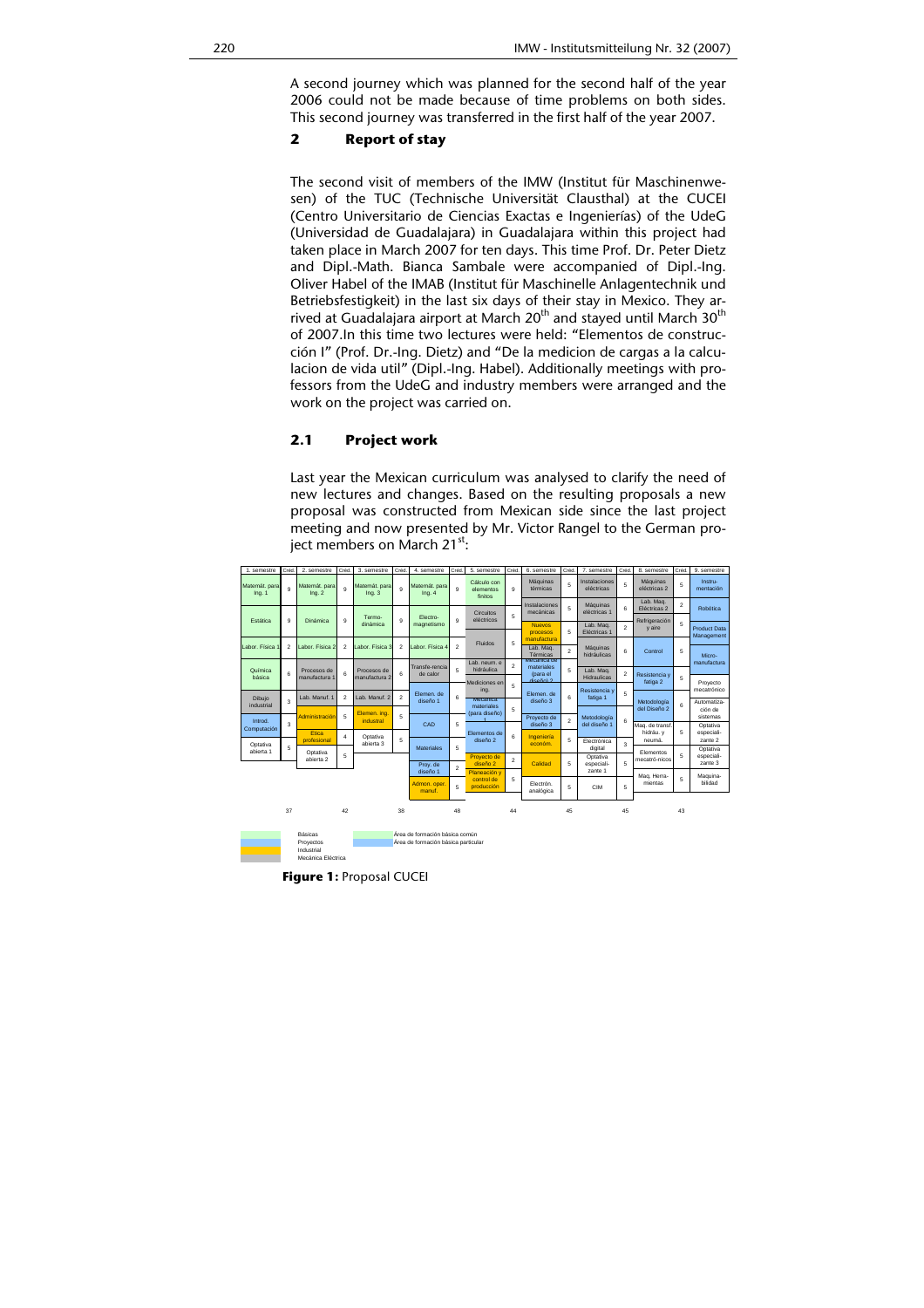This proposal is special and it is different from the earlier made proposals in one specific way - it units three departments:



The Department of Industrial Engineering, the Department of Engineering Projects and the Department of Mechanical and Electrical Engineering. Normally a collegiate career in Mexico is just placed in one department. Every lecture a student has to visit is given by this department. Because of this,

the students are to much specialised in their study. By this change a "Ingeniero de Manufactura"

**Figure 2:** Career with multi departmental support

will have a better basic knowledge of all themes, which he will need in his future life. This proposal was not satisfying, because of the immense quantity of hours per week. After the revision of the existing proposal, in which some specialisations and shortenings were made, the quantity of hours was set to average 25 hours per week:



**Figure 3:** Career after shortening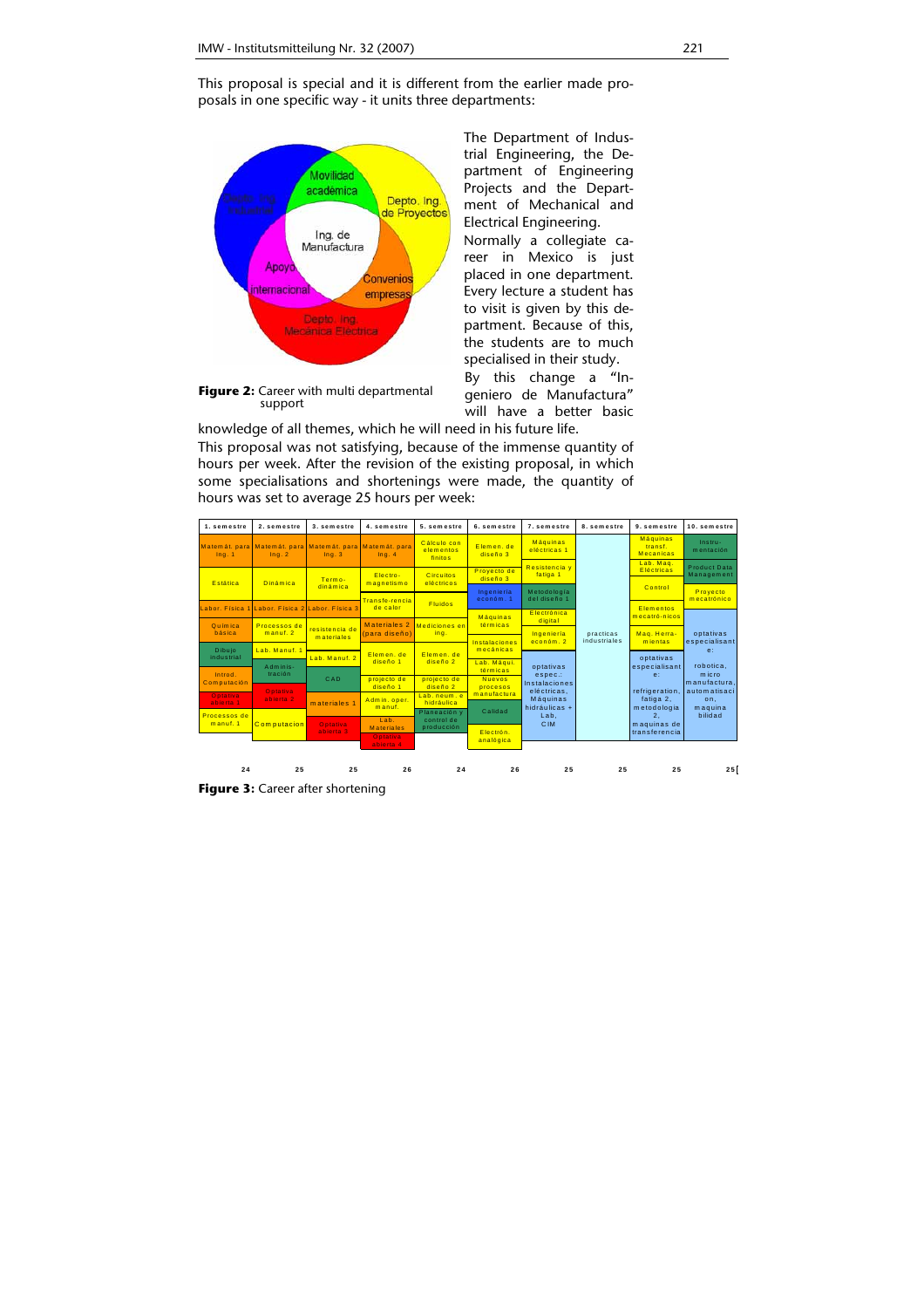The "optativas" (arbitrary lectures) were divided in two possible careers: "diseno, manufactura y procesos" and "automatisacion y control de equipos y procesos":

| 1              | diseno, manufactura y procesos                 | horas |  |  |  |  |  |
|----------------|------------------------------------------------|-------|--|--|--|--|--|
| obligatorios   | Materiales 2 (para diseño) + Lab               | 5     |  |  |  |  |  |
|                | Cálculo con elementos finitos                  | 4     |  |  |  |  |  |
|                | Proyecto en maquinas                           | 3     |  |  |  |  |  |
|                | Nuevos procesos manufactura                    | 3     |  |  |  |  |  |
|                | Resistencia y fatiga 1                         | 3     |  |  |  |  |  |
|                |                                                | 18    |  |  |  |  |  |
| especialisante | <b>Fluidos</b>                                 |       |  |  |  |  |  |
|                | Máquinas térmicas + Lab                        |       |  |  |  |  |  |
|                | Mag. Herramientas                              |       |  |  |  |  |  |
|                | <b>CIM</b>                                     |       |  |  |  |  |  |
|                | micro manufactura                              |       |  |  |  |  |  |
|                | refrigeration                                  |       |  |  |  |  |  |
|                | fatiga 2                                       |       |  |  |  |  |  |
|                | metodologia 2                                  |       |  |  |  |  |  |
|                | Máquinas hidráulicas + Lab                     |       |  |  |  |  |  |
|                | Transferencia de calor                         |       |  |  |  |  |  |
|                |                                                |       |  |  |  |  |  |
| $\mathbf{z}$   | automatisacion y control de equipos y procesos | horas |  |  |  |  |  |
| obligatorios   | Electrón. analógica                            | 3     |  |  |  |  |  |
|                | Electrónica digital                            | 3     |  |  |  |  |  |
|                | Instalaciones eléctricas                       | 3     |  |  |  |  |  |
|                | automatisacion                                 | 3     |  |  |  |  |  |
|                | Lab electronico/automatisacion                 | 3     |  |  |  |  |  |
|                | Proyecto mecatrónico                           |       |  |  |  |  |  |
|                |                                                | 18    |  |  |  |  |  |
| especialisante | <b>CIM</b>                                     |       |  |  |  |  |  |
|                | robotica                                       |       |  |  |  |  |  |
|                | Elementos mecatrónicos                         |       |  |  |  |  |  |

**Figure 4:** Possible careers

This Career was presented to the rectorate on Wednesday, 28.03.2007 and to representatives of the Mexican industry and the DAAD on Friday, 30.03.2007. Both groups agreed in the necessity of a new engineering career for Mexico and support this new curriculum as a step in the right direction.

Furthermore meetings with representatives of the Departments of Engineering and the CIATEJ, CONACYT were held, in which the problems which may appear during the adoption were discussed. Every participant of these meetings guaranteed their encouragement for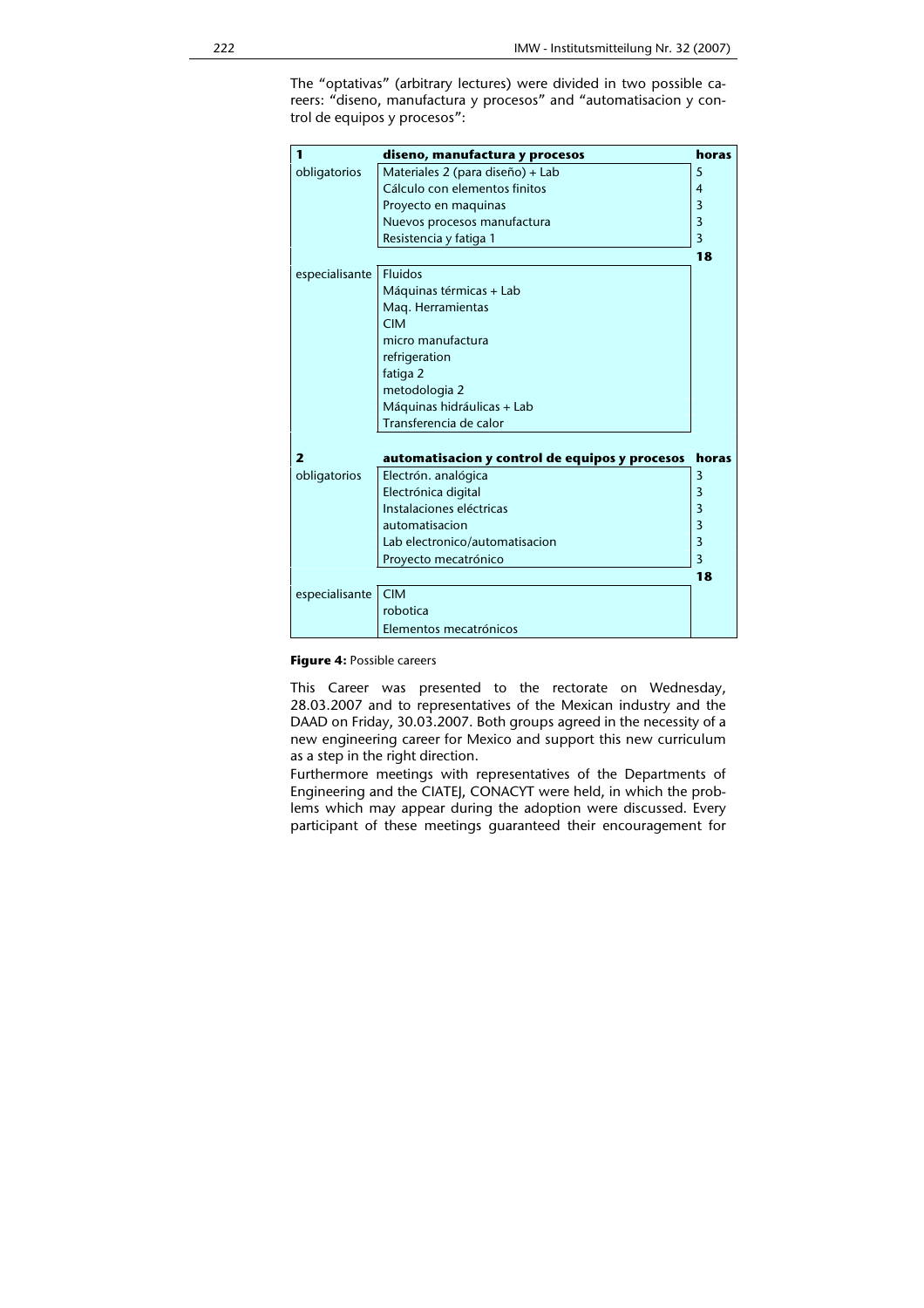the project because of the understanding of the meaningfulness of this project for the future of Mexican mechanical engineering career.

## **2.2 Lectures**

The two lectures which were held in Spanish during the stay were compressed lectures of the new ones which have to be integrated in the new career. The documents which were needed for this were translated with the help of Spanish double diploma students, who are also translating the documents for the next lectures.

Participants in these lectures were students and professors from the UdeG, but also professors from other universities of Mexico and representatives from Mexican industries.



**Figure 5:** Lectures of Prof. Dietz (right) and Dipl.-Ing. Habel (above)

# **3 Further steps and changes**

The first part of the lecture "Elementos de construcción I" was held and the second part will be hold by Prof. Dietz in January 2008. Prof. Lohrengel who had taken over this project in the current year, will also attend Prof. Dietz on his trip to Mexico next year, to get in contact with the participants and to clear the next steps in the project. Additionally discussions about the possibility of involving a double diploma into this new career are planned during the visits. This double diploma would give Mexican and German students the possibility of getting experiences in the partner countries, learning foreign languages, receiving social competences and gaining from the different ways of teaching mechanical engineering.